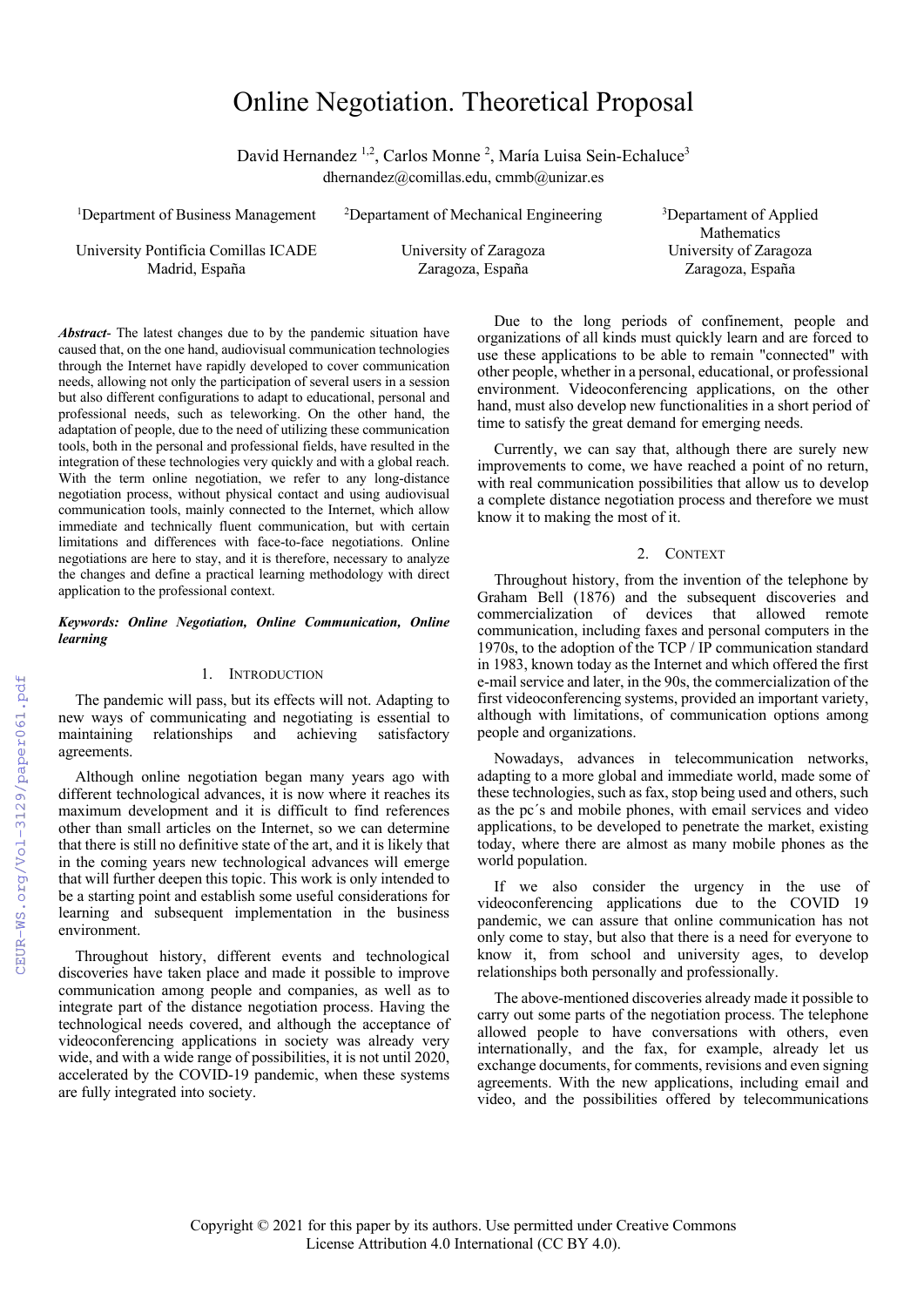today, a complete negotiation process can be developed, from initial contact to closing the agreement and subsequent followup.

Therefore, negotiation, as a subject that encompasses the aspects of communication and relationships (Ertel, 1995), is where this need can best be appreciated and consequently a practical learning methodology, oriented to the integration of university students to the professional field, shall be integrated.

# 3. DESCRPTION

#### *A. Negotiation Process*

The online negotiation process does not differ much from the face-to-face process, although now we must include in our preparation of the negotiation, the management of tools and systems, which allows us to be agile and focus on the negotiation itself, as well as know the technical and communication limitations as well as the advantages of each application.

All this, put into practice, will generate trust that will benefit the relationship with third parties and allow people to focus on the matter of negotiation to reach a satisfactory agreement.

Therefore, the negotiation process, same as in an international negotiation process, can be divided into four phases (Olegario Llamazares García-Lomas, 2018):

#### 1. Initial contact

2. Preparation of the Negotiation (including means and applications to be used)

3. Development of the Negotiation

4. Closing of agreement or conclusion

It is worth mentioning that the subsequent follow-up of what was agreed in a negotiation, as well as working on the relationship, are also essential, but will not be discussed in this document.

It should be noted that business processes have been affected by digitization and new online collaborative applications. A few years ago, the time invested by a purchasing department in the preparation of request for quotation (RFQ) for suppliers was not as long as the development time for the process of proposals reception and evaluation. Digitization requires investing much more time in preparation and so to reduce evaluation and decision-making periods, since all the criteria must be previously defined and parameterized to be able to be compared quickly.

Currently, with online collaborative tools that include the possibility of exchanging documents and agile communication with the supplier, the process allows the preparation to be interspersed with the development on an ongoing basis, until reaching a point of agreement or final decision. This occurs in almost all business processes and consequently in the negotiation process. Either way, it is clear, in any area, that the better we prepare a specific subject or negotiation, the less time we need to invest in development and completion.



*Figure 1. Distribution of preparation and development times in a business process. Own elaboration.*

# *B. Technology*

It is clear that the greatest benefit of online negotiation is the reduction of time and economic savings by avoiding travel, allowing to negotiate from anywhere in the world quickly (Shonk, 2019).

The two most important online technologies are mail and videoconferencing, so we must know some considerations and limitations of each one:

#### **eMail**

There is no visual perception and consequently aspects of communication are lost, that would help to perceive the emotional state and consequently discern aspects that could give us more information about the other party to generate trust or distrust, for example, positions or movements of arms, hands, legs, body and face expressions.

There is no verbal perception, which would allow, in the same way as in the previous point, to perceive the emotional state, in this case, by the tone of voice or the speed in the way of speaking.

There is no perception of feelings, although some states of mind can be interpreted, what we call "reading between the lines", which should be evaluated, since they can be erroneous perceived and be just linked to cultural aspects.

It requires being explicit about feelings, indicating our state of mind or frustration with any aspect of the negotiation. There are cultures that use emoticons to do so.

It is necessary to ask directly if we want to receive specific answers, so we must structure aspects of the mail in a schematic way for this objective and be careful with the wording so as not to hurt feelings.

#### **Videoconference**

Although there is a visual perception, it is reduced by the camara frame or window used, in most cases, limited to the face, preventing us from perceiving other movements or gestures from the rest of the body.

As they are relatively new applications, it is necessary to be trained on the use and always consider contingency elements in case of technical problems that may cause the interruption or slowdown of the development of the meeting.

Another important aspect that should be also consider is privacy and although this is an element that also affects the email due to the confidentiality conditions of the information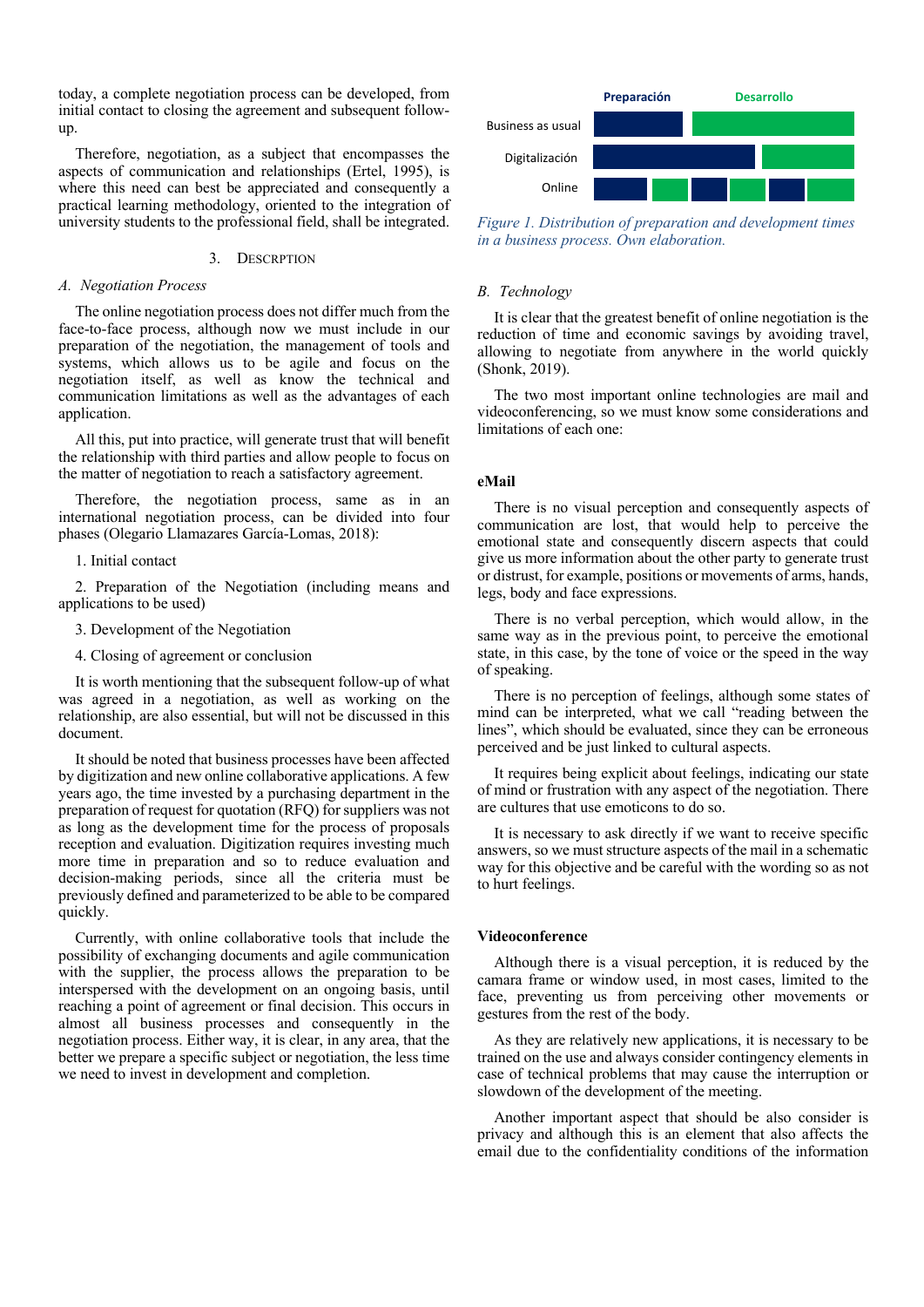exchanged, in the videoconference there are also aspects of legal compliance with respect to the image protection, especially to consider in recordings and file sharing, which would also affect trust in the relationship.

# *C. Relationship and subject*

Every negotiator has two interests to satisfy, on the one hand, the relationship with the other person and on the other, the subject of negotiation *(Ury, 2012)*

To close an agreement or establish a relationship, we can use different types of approach or use of different tools that will affect both mentioned aspects. The personal or face-to-face approach is the one that would most affect the relationship since it favors both verbal and non-verbal communication, as well as the perception of all the senses and emotions involved consequently affecting relationship drastically. From here, communication and the senses are limited, from videoconferencing, telephone and e-mail.

Regarding the type of approach that would most favor the closure or conclusion of a matter, leaving emotions or personal affection apart, any type may be valid.

Depending on the complexity of the matter, it is possible to close certain types of agreements. For example, we use the telephone for simple agreements such as closing a date and place of a meeting and the mail, given its immediacy and possibility of attaching documents, can facilitate the closing of more complex agreements, for instance, importing a product from any country globally, but we see that the relationship would go completely to a second position and consequently, it must be worked on, in the long term, based on the trust generated by the fulfillment of the agreement of each party.

According to the table below, we can see that closing an agreement or a satisfactory decision-making would require a combination of two or more types of approach, depending on the importance of the relationship and the subject.

| Type of approach | Relationship | Subject |
|------------------|--------------|---------|
| Face to face     | * * * *      | ★★★☆    |
| Videoconferene   | ★★★☆         | ★ ★ ☆ ☆ |
| Phone            | ★★☆☆         | ★ ☆ ☆ ☆ |
| eMail            | ★☆☆☆         | ★ ★ ★ ☆ |

*Figure 2. Influence of different types of approach. Own elaboration.*

Knowing this, we can take advantage of each technology to improve personal aspects or conflict situations, for example, knowing that the mail has a greater influence on the matter to be negotiated than on the relationship, we can use it to hide or show emotions, as necessary to achieve our objectives. Of course, emotions still exist and we must be aware of them to guide or correct them as needed. For example, if we have a feeling of anger, it is better to wait until this feeling disappears and thus avoid writing something we may regret later.

# *D. Methodology*

It is essential to train students in all the aspects and requirements involved in any online negotiation and therefore the teaching methodology must be adapted in a practical way in the classroom.

The methodology to be used is based on the Case Method (Hammond, 2002). The class is divided into two teams, each adopting the profile or role of the person or team defined in the case to be treated and these in turn into several work teams (2 to 4 people). Initially, an individual reading time is allowed to understand and highlight the information that the students believe is relevant or useful and then a teamwork time to prepare the negotiation based on the information of each role. In this team preparation, it is established in a way that a certain creativity and imagination is allowed within the limits of the context of the case.

The leaders of each team are appointed who will carry out the development of the negotiation in front of the rest of the class. Once the team preparation time is over, the negotiations are carried out. Depending on the time available in class, there should be at least two negotiations that last between 10 and 15 minutes each one.

The reason for separating into small teams has two essential reasons, on one hand it is intended to get all team members involved in the case, who are also asked to deliver their negotiation preparation sheet at the end of class and on the other hand propose different negotiation strategies and objectives for each team, ensuring that, although it is true that with the first negotiation a lot of information from the other part is disclosed, the fact of having different approaches and objectives ensures that each negotiation is completely different from the previous one.

Both in the individual reading phase and in teamwork phase, the teacher is aware of the participation of all students in addition to providing support and answers to any doubts that may arise.

Apart from the leaders of each team, observers from each group, are also appointed for each negotiation, who will present their constructive comments on what has been done and what could be improved taking into account what was previously learned in class.

Then, the teacher evaluates each negotiation and complements the comments of the observers, landing explanations and presenting practical examples, as well as opening other possibilities of action that could have changed the course and result of the negotiation.

It should be noted that, following this methodology during the course, it is required to control the participation of all students both as negotiator or as observer, as well as mixing different characters of personalities and nationalities (in classes with students from various countries), which will enrich each negotiation and will serve to take notice on the influence of cultural and language aspects.

At the end of class, students also answer a short questionnaire about the case and the negotiation to consolidate lessons learned, make them think about the points that each one would have changed and acknowledge their concerns when putting into practice new aspects or considerations in the following negotiation practices. This questionnaire, which is valued with a positive point, serves to ensure that students are acquiring knowledge and as an information base (feedback) for the teacher to adapt the next classes according to the different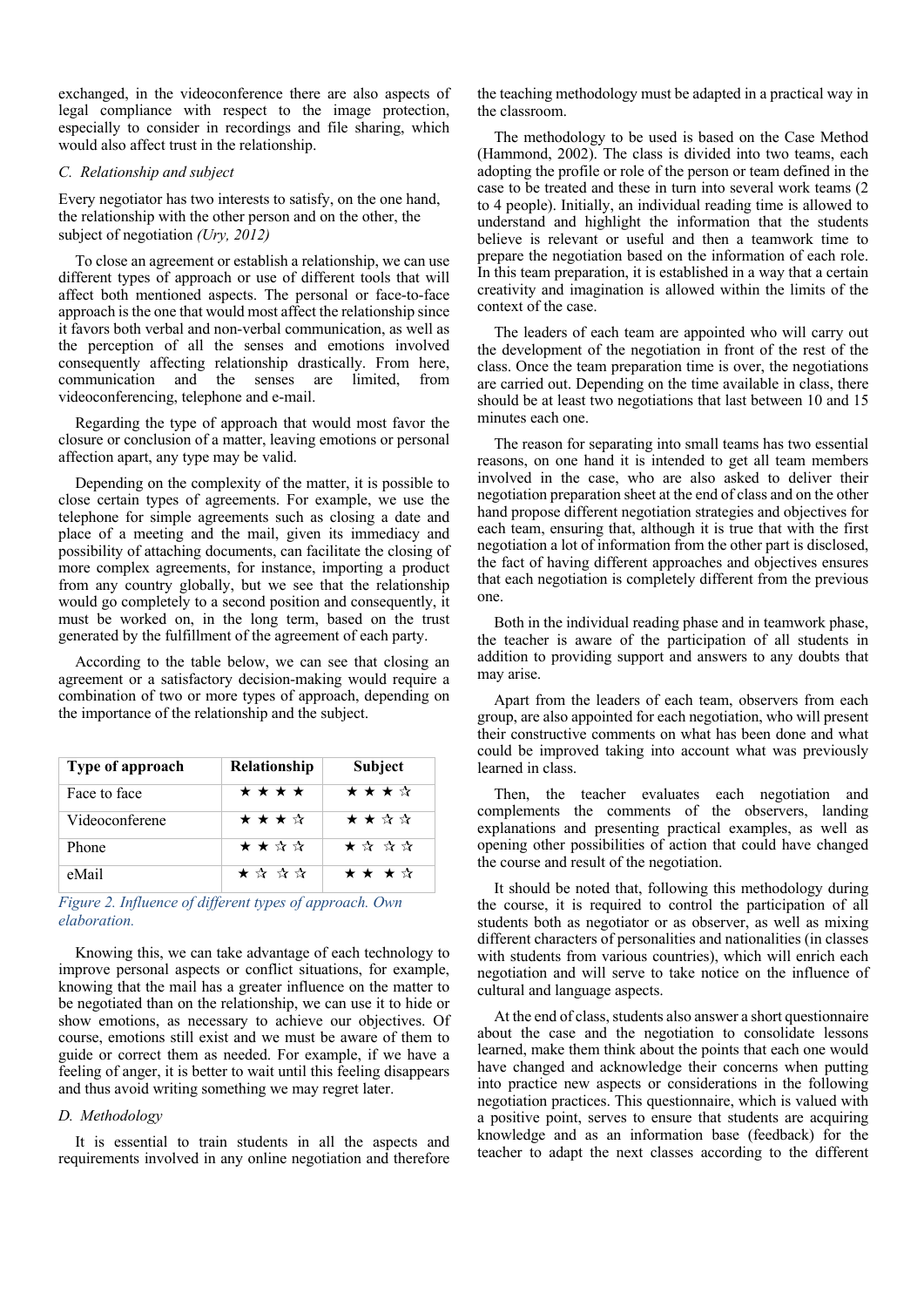motivations. See Table 1 as a summary of the steps explained here.

# *Table 1. Negotiation Practice class Steps*

|              | <b>Steps</b>                                        |
|--------------|-----------------------------------------------------|
| $\mathbf{1}$ | Facilitate documents for reading and explaining the |
|              | case                                                |
| 2            | Individual reading of the case                      |
| 3            | Preparation of the negotiation. Putting in common,  |
|              | definition of strategy and objectives in group.     |
| 4            | <b>Negotiation Development</b>                      |
| 5            | <b>Evaluation by Observers</b>                      |
| 6            | Teacher evaluation and summary of aspects learned   |
|              | and considerations for future negotiations.         |
| 7            | Completion of a questionnaire on the negotiation    |
|              | carried out and lessons learned. Delivery of        |
|              | negotiation preparation sheet.                      |

In the online negotiation process, the same previous procedure is followed, but integrating the corresponding online applications. Currently there are many collaborative and communication tools on the market, which without pretending to be exhaustive and thus show neutrality on the preferences for any application, it would be integrated as explained below.

As indicated above, the most important thing when integrating online tools is that it requires much more detailed preparation and planning, which, although it seems like a major work, the time for next steps, of negotiation and closing, is greatly reduced.

In the same way as in the professional environment, in which documents are prepared and shared, for example a draft agreement, there are three important aspects:

- 1. Document preparation and sharing
- 2. Configuration of the application or communication tool (videoconference).
- 3. Availability of proper means of communication in the classroom.

For the first item, once the documents are fully reviewed and finalized to be able to distribute them, preferably in PDF format to prevent changes and manipulation, they will be made available to the students by mail or "hanging" on the collaborative platform defined by the center or university, with detailed explanation of content, purpose and instructions.

The second item, configuring the communication application, requires doing it in a meticulous way, setting access criteria, profiles, as well as the participation preferences for the users. In this sense, it is worth highlighting compliance with the relevant legal aspects regarding image and data protection, especially if the session is to be recorded and in which all participants must be informed about it for their consent. In this section we must always have a contingency plan in case a technical problem arises that prevents communication with a student, highlighting the following points:

1. Know instructions for using the communication media installed in the classroom, as well as the applicable software.

2. Establish instructions in case of communication errors or failures, known by all participants in the session. This way, it will reassure them, in case any circumstance occurs and allows us to act naturally, as we are all aware that this could happen. Lack of information can cause nervousness and chaos in the classroom.

3. Plan to use other means of communication and software, such as mail or other instant messaging applications

# 4. Have the IT Support contact numbers at hand.

Once in the class session, which can be in a face-to-face environment, complete online or even in a "bimodal" way (with students in class and students connected remotely), we would start the class as we have indicated in the previous paragraphs. The classrooms must be prepared with the facilities and adequate equipment for both, voice and image allowing communication and participation fluently during the class.

It is important, in the preparation of the class, by the teacher to establish some "control points" and communication with the students connected remotely to make them feel fully integrated in the class. This is achieved through direct participation questions, that of course, include face-to-face students and even causing interaction between them. These control and communication points will be included at least at the beginning and end of each part defined in the structure of the class, which will also serve to review concepts, provide clarification on how to proceed, as well as to recapitulate and provide evaluations about what happened.

The key to learning negotiation is practice and therefore a constant interaction between the teacher and the students, as well as among themselves is necessary, valuing their contributions and directing them towards the learning of concepts and the negotiation process.

## *Tabla 2. Checkpoints*

|   | <b>Steps</b>                                                                                                                         | <b>Checkpoints</b>                                                         |
|---|--------------------------------------------------------------------------------------------------------------------------------------|----------------------------------------------------------------------------|
| 1 | Provide documents for<br>reading and explaining<br>the case (previously<br>Short<br>sent).<br>explanation.                           | Confirmation<br>of<br>publication and reception<br>of documents.           |
| 2 | Individual reading<br>of<br>the case.                                                                                                | Open questions about the<br>case to be dealt with.                         |
| 3 | Preparation<br>of the<br>negotiation. Putting in<br>common, definition of<br>strategy and objectives<br>in group.                    | Open questions about the<br>case and roles.                                |
| 4 | Development of<br>the<br>Negotiation.                                                                                                | Verification of correct<br>operation of the online<br>system.              |
| 5 | Evaluation<br>by<br>Observers.                                                                                                       | Verification of correct<br>operation of the online<br>system.              |
| 6 | <b>Evaluation by Professor</b><br>Summary<br>and<br>οf<br>learned<br>and<br>aspects<br>considerations<br>for<br>future negotiations. | Open questions about the<br>and<br>case<br>concepts<br>previously studied. |
| 7 | Completion<br>of<br>a<br>questionnaire<br>(previously sent) on the                                                                   | Confirmation of delivery<br>and receipt of documents.                      |